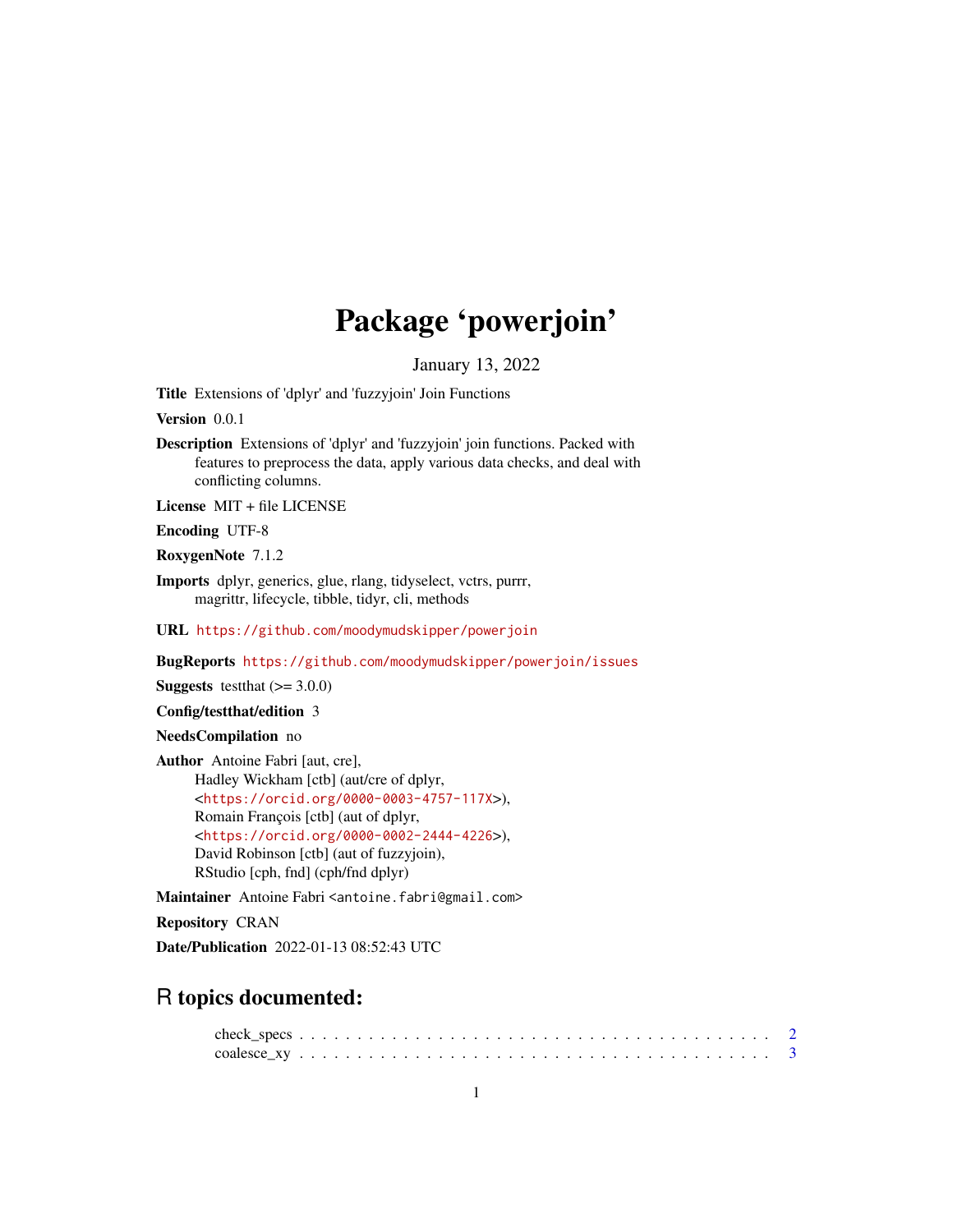#### <span id="page-1-0"></span>2 check\_specs check\_specs check\_specs check\_specs check\_specs check\_specs check\_specs check\_specs check\_specs check\_specs check\_specs check\_specs check\_specs check\_specs check\_specs check\_specs check\_specs check\_specs chec

| Index |  |  |  |  |  |  |  |  |  |  |  |  |  |  |  |  |  |
|-------|--|--|--|--|--|--|--|--|--|--|--|--|--|--|--|--|--|
|       |  |  |  |  |  |  |  |  |  |  |  |  |  |  |  |  |  |
|       |  |  |  |  |  |  |  |  |  |  |  |  |  |  |  |  |  |
|       |  |  |  |  |  |  |  |  |  |  |  |  |  |  |  |  |  |

check\_specs *Build a checklist for power joins*

#### Description

Build a checklist for power joins

#### Usage

```
check_specs(
  implicit_keys = c("inform", "ignore", "warn", "abort"),
  column_conflict = c("ignore", "inform", "warn", "abort"),
  duplicate_keys_left = c("ignore", "inform", "warn", "abort"),
  duplicate_keys_right = c("ignore", "inform", "warn", "abort"),
  unmatched_keys_left = c("ignore", "inform", "warn", "abort"),
  unmatched_keys_right = c("ignore", "inform", "warn", "abort"),
 missing_key_combination_left = c("ignore", "inform", "warn", "abort"),
 missing_key_combination_right = c("ignore", "inform", "warn", "abort"),
  inconsistent_factor_levels = c("ignore", "inform", "warn", "abort"),
  inconsistent_type = c("ignore", "inform", "warn", "abort"),
  grouped_input = c("ignore", "inform", "warn", "abort"),
 na_keys = c("ignore", "inform", "warn", "abort")
)
```
#### Arguments

implicit\_keys What to do if keys are not given explicitly through the by argument column\_conflict What to do if the join creates a column conflict which is not handled by the conflict argument duplicate\_keys\_left What to do if we find duplicate sets of keys in the left table duplicate\_keys\_right What to do if we find duplicate sets of keys in the right table unmatched\_keys\_left What to do if we find unmatched sets of keys in the left table unmatched\_keys\_right What to do if we find unmatched sets of keys in the right table missing\_key\_combination\_left What to do if the left table doesn't contain all key combinations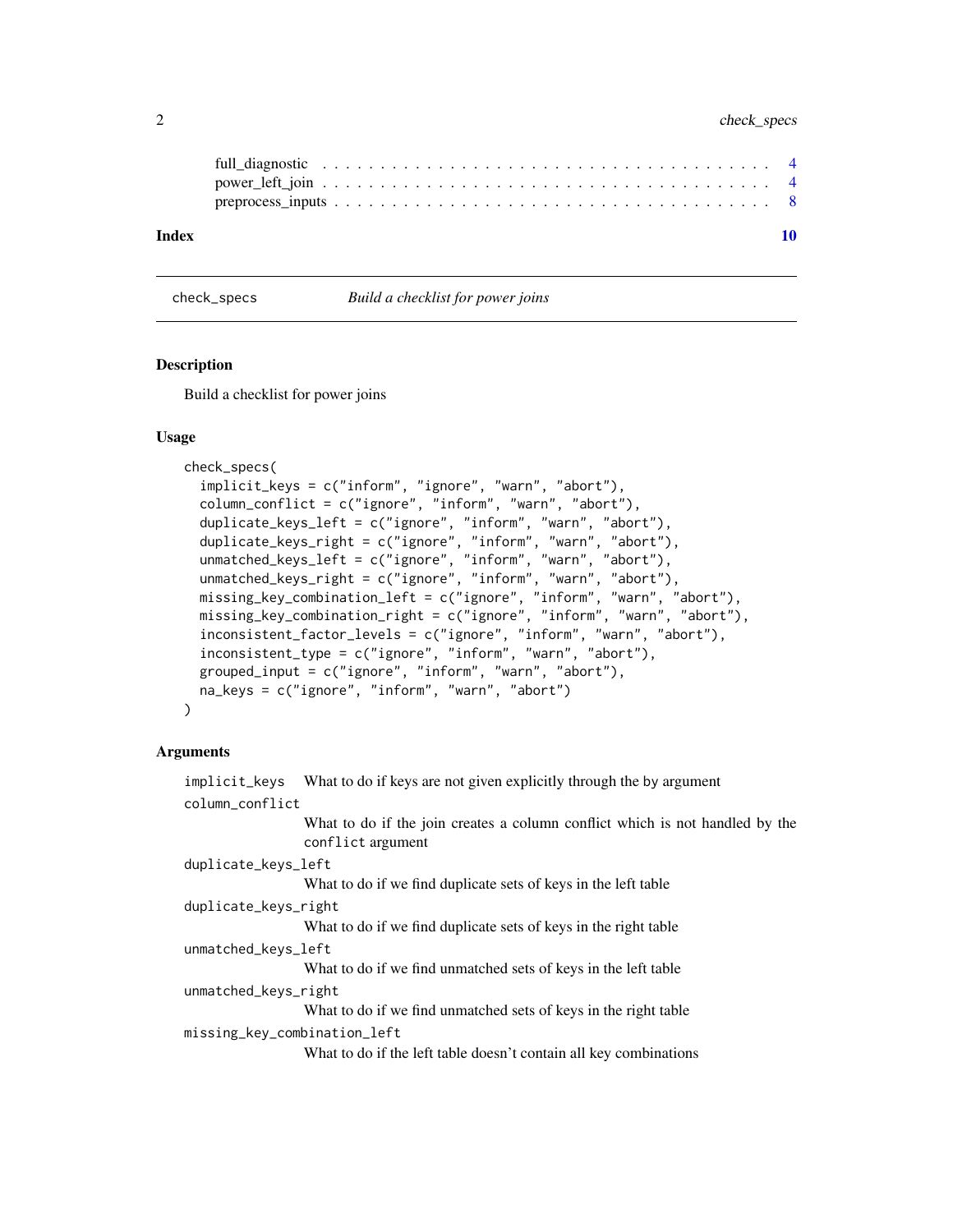#### <span id="page-2-0"></span>coalesce\_xy 3

|                            | missing_key_combination_right                                                 |
|----------------------------|-------------------------------------------------------------------------------|
|                            | What to do if the right table doesn't contain all key combinations            |
| inconsistent_factor_levels |                                                                               |
|                            | What to do if the key columns from both sides have inconsistent factor levels |
| inconsistent_type          |                                                                               |
|                            | What to do if we joined keys have a different type                            |
| grouped_input              | What to do if one or both of the tables are grouped                           |
| na_keys                    | What to do if keys contain missing values                                     |
|                            |                                                                               |

#### Value

A character vector of class "powerjoin\_check"

#### Examples

```
check_specs(
  implicit_keys = "ignore",
  grouped_input = "inform",
  column_conflict = "abort",
  na_keys ="warn")
```
coalesce\_xy *Coalesce*

#### Description

These are wrappers around dplyr::coalesce, designed for convenient use in the conflict argument of powerjoin's join functions. coalesce\_xy() is just like dplyr::coalesce (except it takes only 2 arguments), coalesce\_yx() looks first in y and then in x if y is missing.

#### Usage

coalesce\_xy(x, y)

coalesce\_yx(x, y)

#### Arguments

| $\boldsymbol{\mathsf{x}}$ | A vector |
|---------------------------|----------|
| - V                       | A vector |

#### Value

A vector

#### Examples

```
coalesce_xy(c(NA, 2, 3), c(11, 12, NA))
coalesce_yx(c(NA, 2, 3), c(11, 12, NA))
```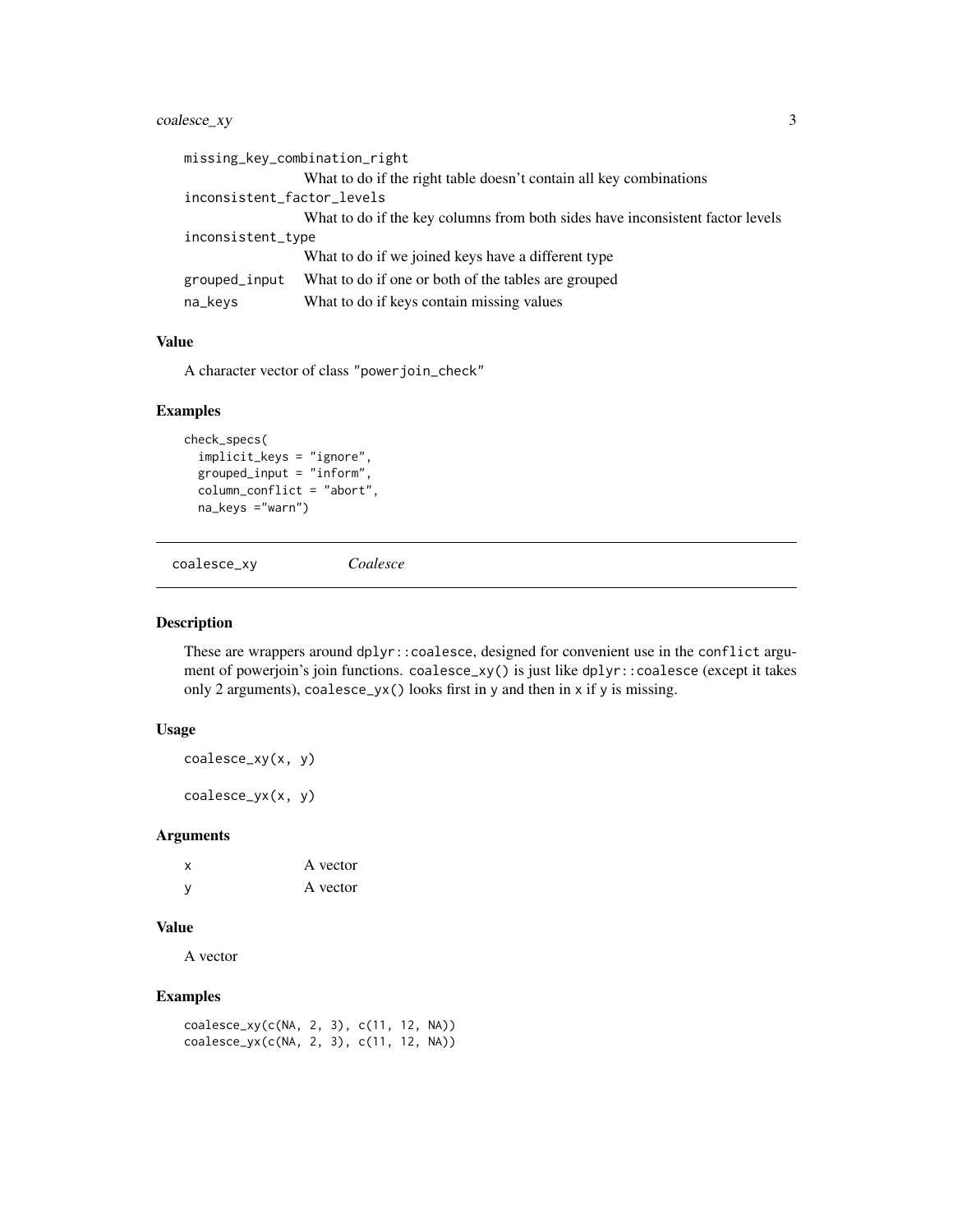<span id="page-3-0"></span>full\_diagnostic *Inform on all potential issues*

#### Description

This is the output of check\_specs() with all arguments set to "inform", it's useful for a complete join diagnostic.

#### Usage

full\_diagnostic

#### Format

An object of class powerjoin\_check of length 12.

power\_left\_join *Power joins*

#### Description

Power joins

#### Usage

```
power_left_join(
 x,
 y = NULL,by = NULL,
 copy = FALSE,sufficient = c("x", "y"),keep = NULL,
 na_matches = c("na", "never"),
 check = check_specs(),
 conflict = NULL,
  fill = NULL)
power_right_join(
 x,
 y = NULL,by = NULL,
 copy = FALSE,sufficient = c("x", "y"),
 keep = NULL,
```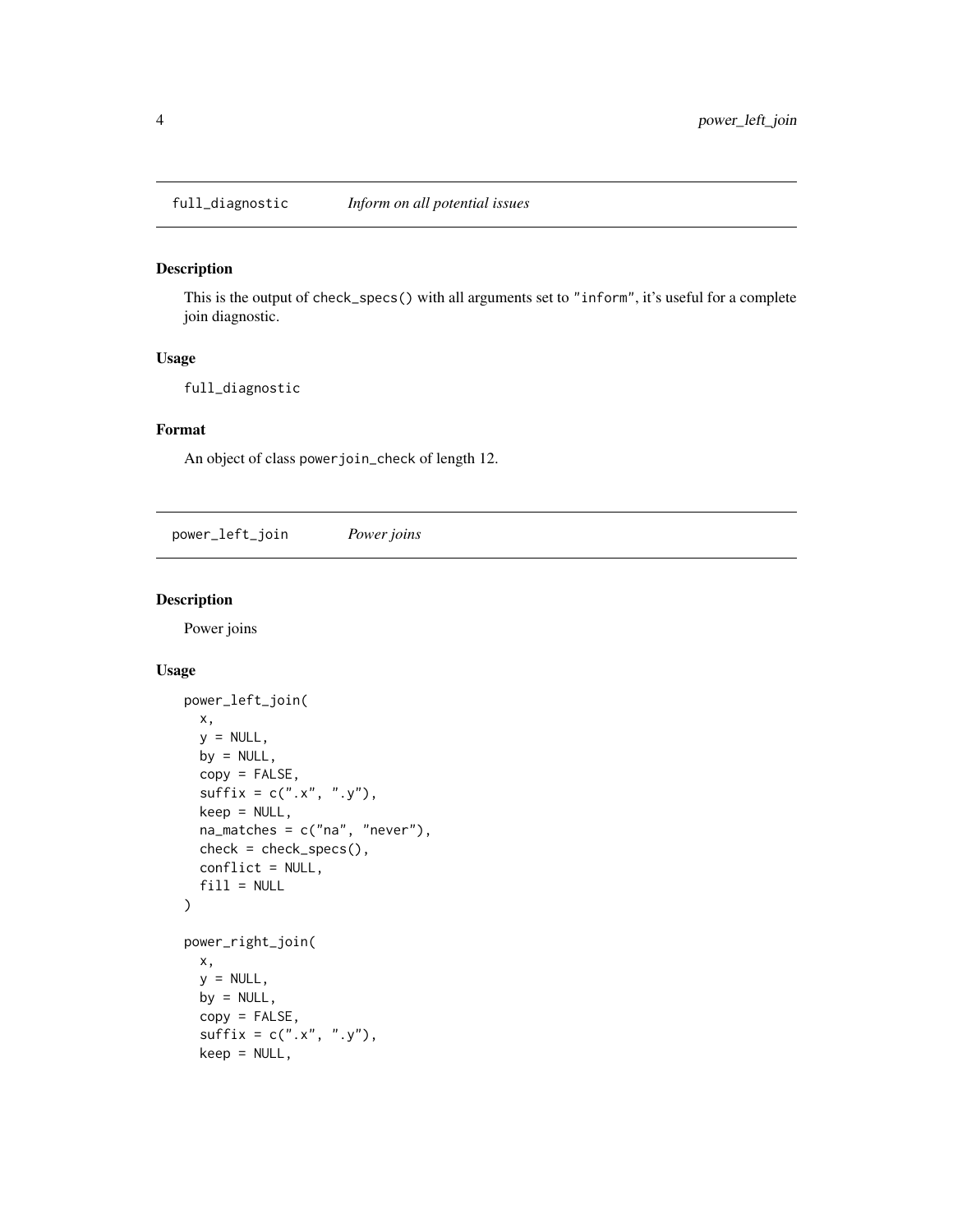```
na\_matches = c("na", "never"),check = check_specs(),
 conflict = NULL,
 fill = NULL)
power_inner_join(
 x,
 y = NULL,by = NULL,
 copy = FALSE,sufficient = c("x", "y"),keep = NULL,
 na_matches = c("na", "never"),
 check = check_specs(),
 conflict = NULL,
 fill = NULL)
power_full_join(
 x,
 y = NULL,by = NULL,
 copy = FALSE,
 sufficient = c("x", "y"),keep = NULL,na_matches = c("na", "never"),
 check = check_specs(),
 conflict = NULL,
 fill = NULL)
```
#### Arguments

| $\mathsf{x}$ | A pair of data frames, data frame extensions (e.g. a tibble), or lazy data frames<br>(e.g. from dbplyr or dtplyr). See <i>Methods</i> , below, for more details.                                                                     |
|--------------|--------------------------------------------------------------------------------------------------------------------------------------------------------------------------------------------------------------------------------------|
| y            | A pair of data frames, data frame extensions (e.g. a tibble), or lazy data frames<br>(e.g. from dbplyr or dtplyr). See <i>Methods</i> , below, for more details.                                                                     |
| by           | As in dplyr, but extended so user can supply a formula or a list of character and<br>formulas. Formulas are used for fuzzy joins and                                                                                                 |
| copy         | If x and y are not from the same data source, and copy is TRUE, then y will be<br>copied into the same src as x. This allows you to join tables across srcs, but it is<br>a potentially expensive operation so you must opt into it. |
| suffix       | If there are non-joined duplicate variables in x and y, these suffixes will be added<br>to the output to disambiguate them. Should be a character vector of length 2.                                                                |
| keep         | A boolean for compatibility with dplyr, or a value among "left", "right", "both",<br>"none" or "default". See details.                                                                                                               |
|              | The vales of the keep parameter work as follow:                                                                                                                                                                                      |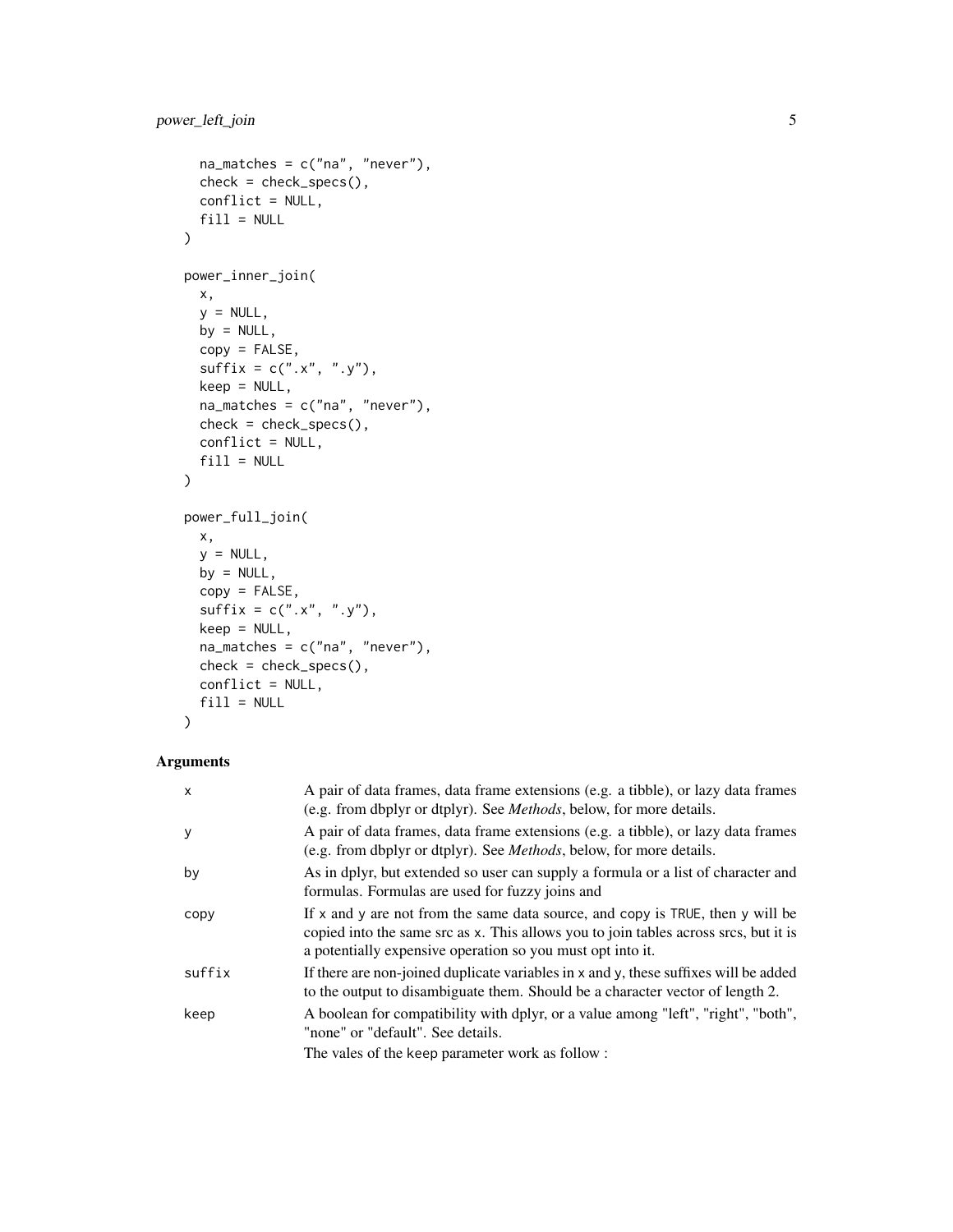<span id="page-5-0"></span>

|            | • NULL (default) : merge keys and name them as the left table's keys, and<br>keep columns used for fuzzy joins from both tables                |
|------------|------------------------------------------------------------------------------------------------------------------------------------------------|
|            | • left : keep only key columns for left table                                                                                                  |
|            | • right: keep only key columns for right table                                                                                                 |
|            | • both or TRUE: keep key columns from both tables, adding suffix if relevant                                                                   |
|            | • none: drop all key columns from the output                                                                                                   |
|            | • FALSE : merge keys and name them as the left table's keys, maps to none<br>for fuzzy joins                                                   |
| na_matches | Should NA and NaN values match one another?                                                                                                    |
|            | The default, "na", treats two NA or NaN values as equal, like $\sin\theta$ , match(),<br>$merge()$ .                                           |
|            | Use "never" to always treat two NA or NaN values as different, like joins for<br>database sources, similarly to merge (incomparables = FALSE). |
| check      | A list created with check_specs()                                                                                                              |
| conflict   | A function, formula, the special value amongst "patch", or a named list of such<br>items.                                                      |
| fill       | Values used to replace missing values originating in unmatched keys, or a named<br>list of such items.                                         |
|            |                                                                                                                                                |

#### Value

A data frame

#### Examples

```
# See README for a more verbose version
library(tibble)
male_penguins <- tribble(
  ~name, ~species, ~island, ~flipper_length_mm, ~body_mass_g,
  "Giordan", "Gentoo", "Biscoe", 222L, 5250L,
  "Lynden", "Adelie", "Torgersen", 190L, 3900L,
  "Reiner", "Adelie", "Dream", 185L, 3650L
\lambdafemale_penguins <- tribble(
 ~name, ~species, ~island, ~flipper_length_mm, ~body_mass_g,
  "Alonda", "Gentoo", "Biscoe", 211, 4500L,
  "Ola", "Adelie", "Dream", 190, 3600L,
 "Mishayla", "Gentoo", "Biscoe", 215, 4750L,
\lambda# apply different checks
power_inner_join(
 male_penguins[c("species", "island")],
 female_penguins[c("species", "island")],
 check = check_specs(implicit_keys = "ignore", duplicate_keys_right = "inform")
)
df1 <- tibble(id = 1:3, value = c(10, NA, 30))
```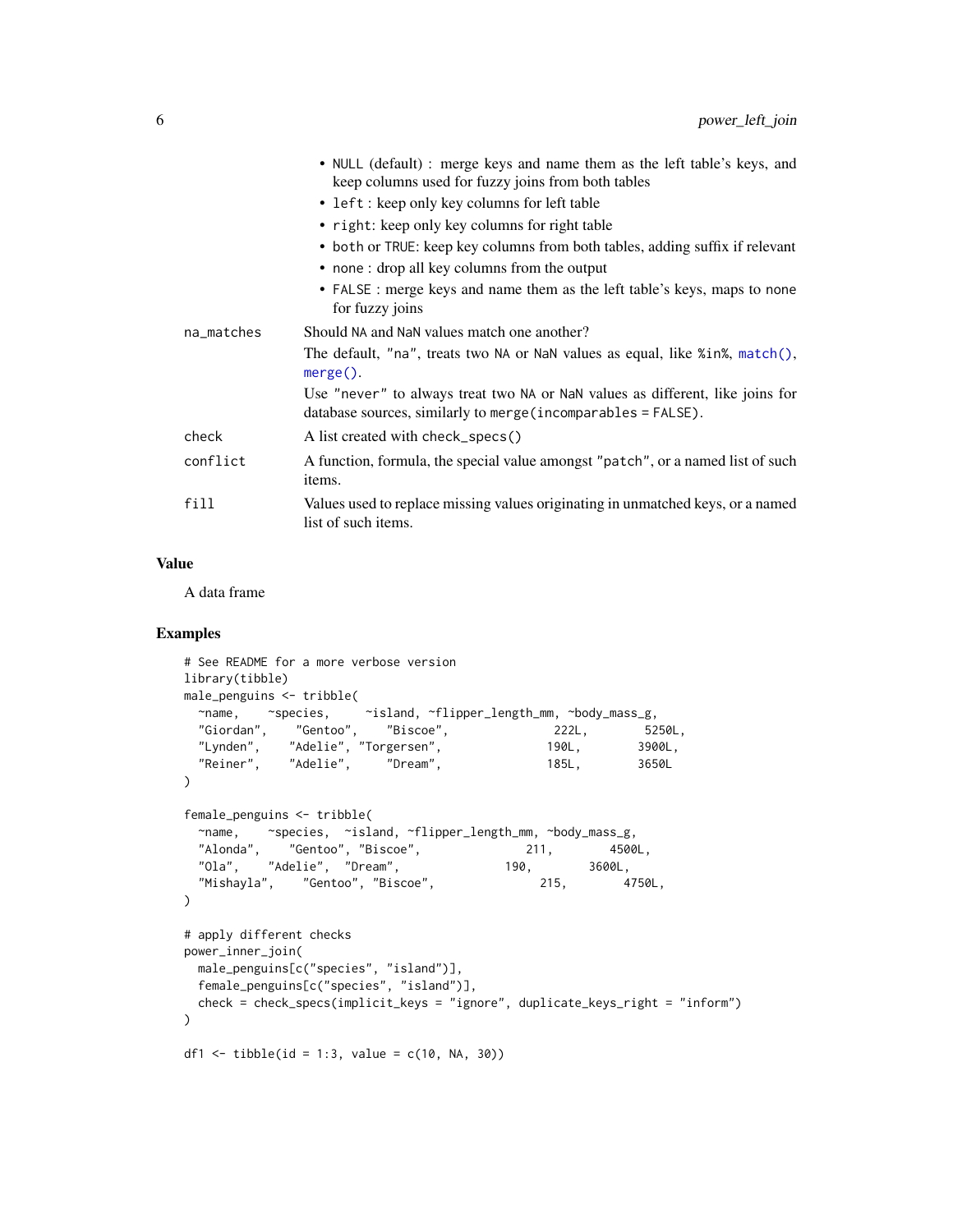```
df2 <- tibble(id = 2:4, value = c(22, 32, 42))
# handle conflicted columns when joining
power_{left\_join(df1, df2, by = "id", conflict = '+'')# the most frequent use case is to coalesce
power_left_join(df1, df2, by = "id", conflict = coalesce_xy)
power_left_join(df1, df2, by = "id", conflict = coalesce_yx)
# the conflict function is applied colwise by default!
power_left_join(df1, df2, by = "id", conflict = \sim sum(.x, .y, na.rm = TRUE))
# apply conflict function rowwise
power_left_join(df1, df2, by = "id", conflict = rw \sim sum(.x, .y, na.rm = TRUE))
# subset columns without repeating keys
power_inner_join(
 male_penguins %>% select_keys_and(name),
 female_penguins %>% select_keys_and(female_name = name),
 by = c("species", "island")
\mathcal{L}# semi join
power_inner_join(
 male_penguins,
 female_penguins %>% select_keys_and(),
 by = c("species", "island")
)
# agregate without repeating keys
power_left_join(
 male_penguins %>% summarize_by_keys(male_weight = mean(body_mass_g)),
 female_penguins %>% summarize_by_keys(female_weight = mean(body_mass_g)),
 by = c("species", "island")
\lambda# pack auxiliary colums without repeating keys
power_left_join(
 male_penguins %>% pack_along_keys(name = "m"),
 female_penguins %>% pack_along_keys(name = "f"),
 by = c("species", "island")
)
# fuzzy join
power_inner_join(
 male_penguins %>% select_keys_and(male_name = name),
 female_penguins %>% select_keys_and(female_name = name),
 by = c(~.x$flipper_length_mm < .y$flipper_length_mm, ~.x$body_mass_g > .y$body_mass_g)
\mathcal{L}# fuzzy + equi join
power_inner_join(
 male_penguins %>% select_keys_and(male_name = name),
```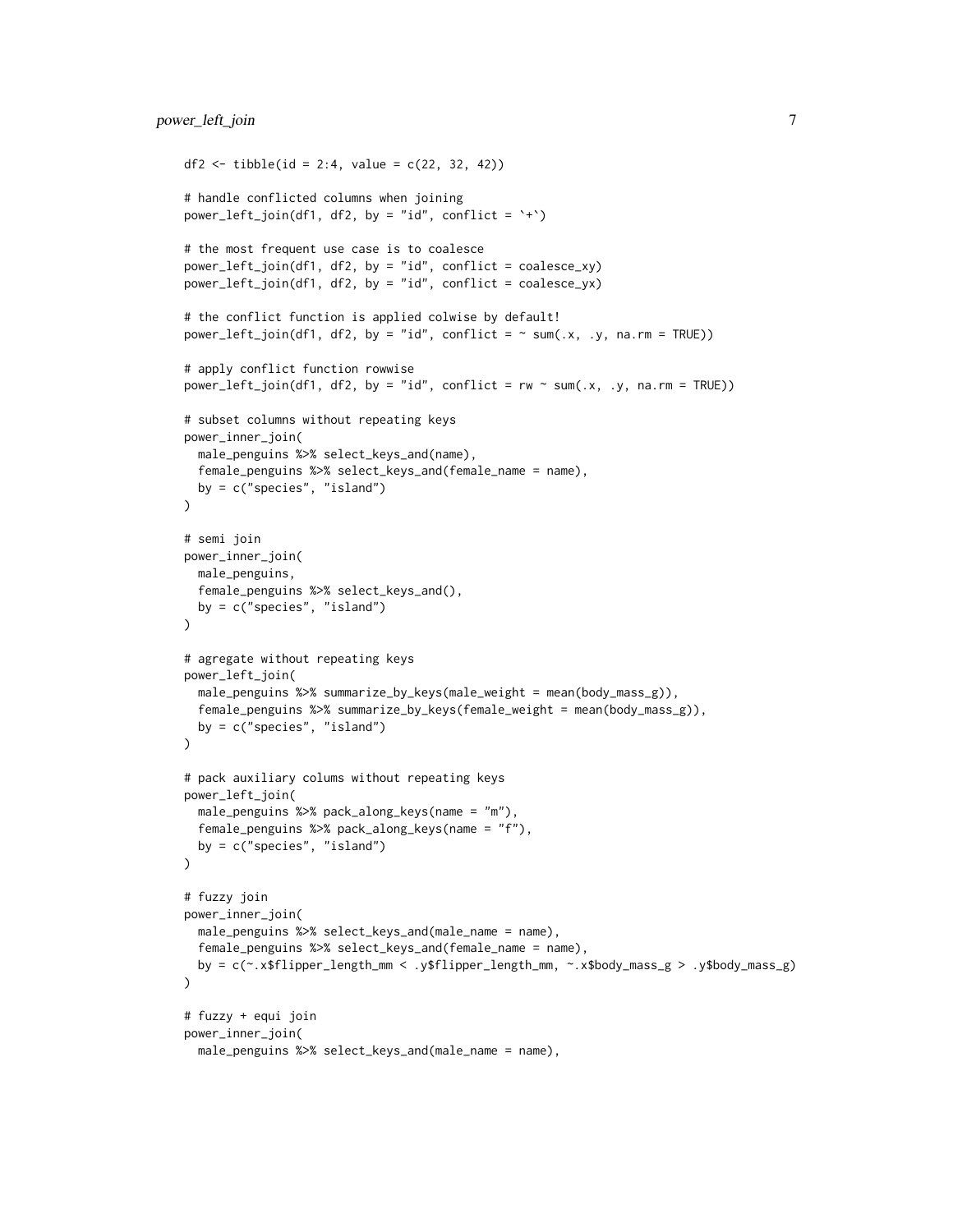```
female_penguins %>% select_keys_and(female_name = name),
 by = c("island", ~.x$flipper_length_mm > .y$flipper_length_mm)
)
# define new column without repeating computation
power_inner_join(
 male_penguins %>% select_keys_and(male_name = name),
 female_penguins %>% select_keys_and(female_name = name),
 by = \sim (mass_ratio <- .y$body_mass_g / .x$body_mass_g) > 1.2
\lambdapower_inner_join(
 male_penguins %>% select_keys_and(male_name = name),
 female_penguins %>% select_keys_and(female_name = name),
 by = \sim (mass_ratio <- .y$body_mass_g / .x$body_mass_g) > 1.2,
 keep = "none"
)
# fill unmatched values
df1 \leftarrow tibble(id = 1:3)
df2 <- tibble(id = 1:2, value2 = c(2, NA), value3 = c(NA, 3))
power\_left\_join(df1, df2, by = "id", fill = 0)power_{left\_join(df1, df2, by = "id", fill = list(value2 = 0))# join recursively
df1 \leftarrow tibble(id = 1, a = "foo")
df2 \leq tibble(id = 1, b = "bar")df3 \leq tibble(id = 1, c = "baz")power_left_join(list(df1, df2, df3), by = "id")
power_left_join(df1, list(df2, df3), by = "id")
```
preprocess\_inputs *Preprocess powerjoin inputs*

#### **Description**

These functions are named after the tidyverse functions select, summarize, nest, pack, pivot\_wider and pivot\_longer and are designed to avoid repetition of key columns when preprocessing the data for a join. They should only be used in the x and y arguments of powerjoin join functions. No further transformation should be applied on top of them.

#### Usage

```
select_keys_and(.data, ...)
summarize_by_keys(.data, ...)
nest_by_keys(.data, ..., name = NULL)
```
<span id="page-7-0"></span>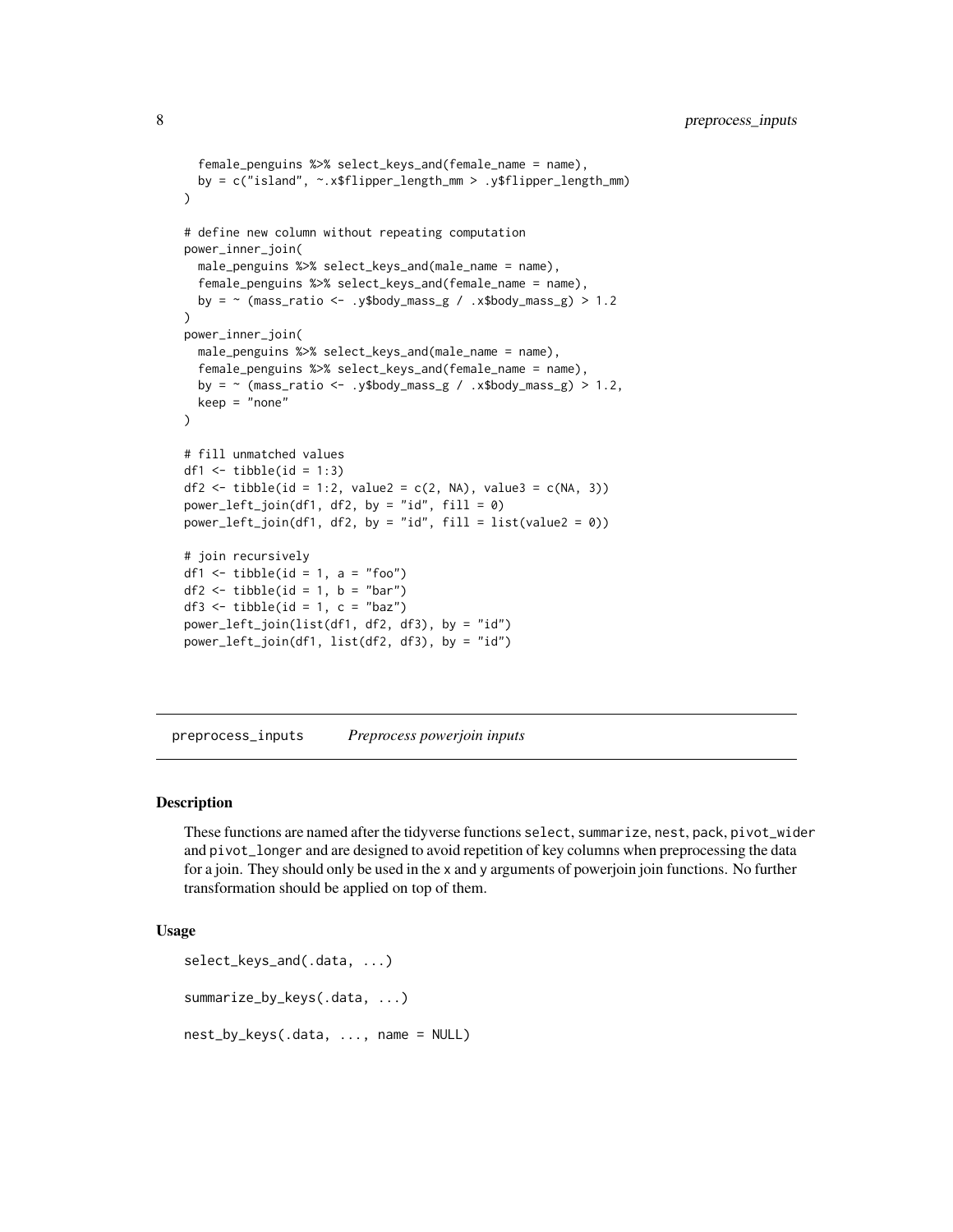#### preprocess\_inputs 9

pack\_along\_keys(.data, ..., name)

complete\_keys(.data)

#### Arguments

| .data | A data frame to pivot.                     |
|-------|--------------------------------------------|
| .     | Additional arguments passed on to methods. |
| name  | Name of created column                     |

#### Details

Unlike their tidyverse counterparts these just add an attribute to the input and don't reshape it. The join function then preprocesses the inputs using these attributes and the keys.

#### Value

A data frame identical to the .data but with a "powerjoin\_preprocess" attribute to be handled by the join functions

#### Examples

# in practice you'll mostly use those in join function calls directly x <- select\_keys\_and(head(iris, 2), Sepal.Width) # all it does is add an attribute that will be processed by the join function attr(x, "powerjoin\_preprocess") # see `?power\_left\_join` or README for practical examples